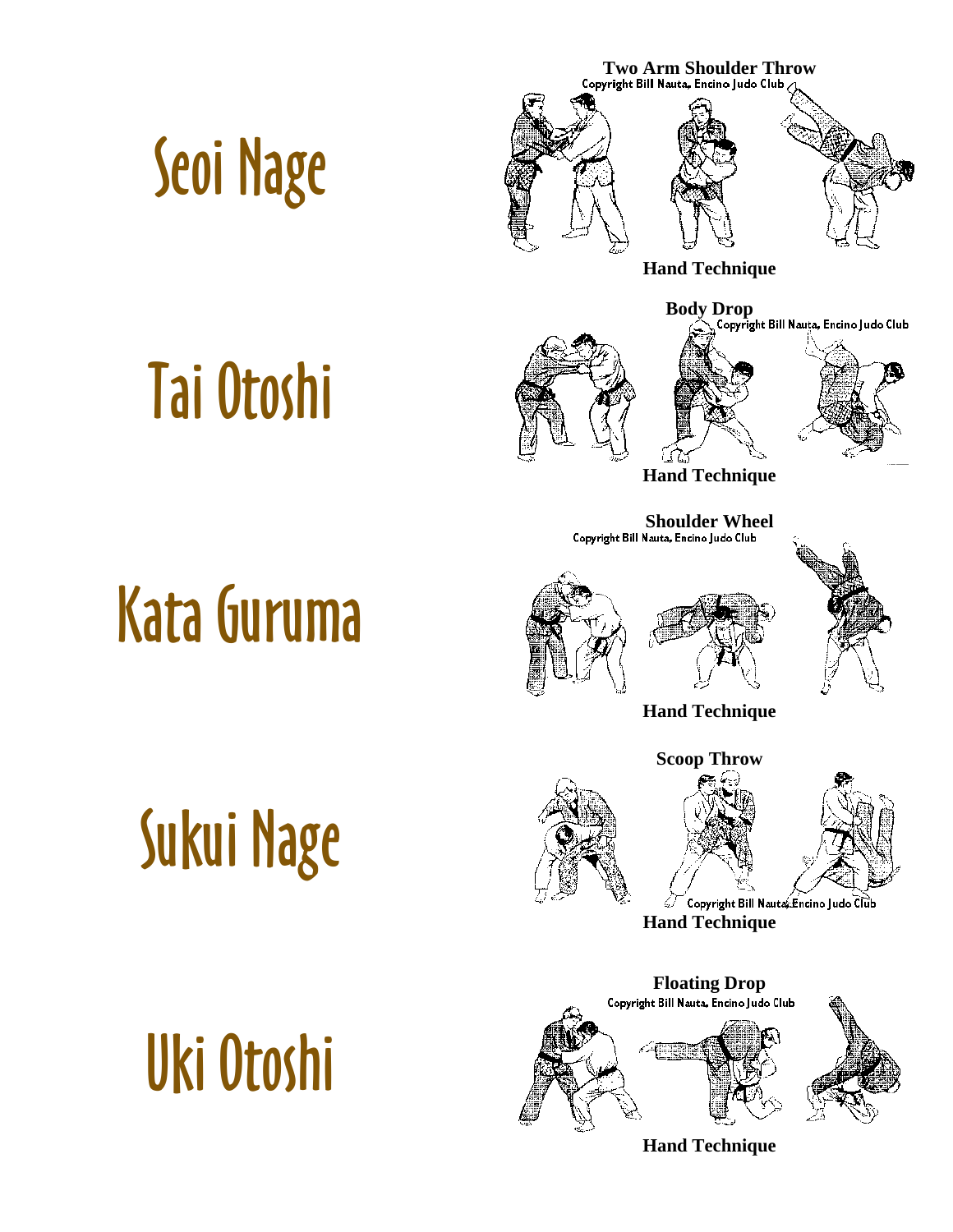## [Sumi Otoshi](http://www.judoinfo.com/images/animations/blue/sumiotoshi.htm)





**Corner Drop** 

## [Obi Otoshi](http://www.judoinfo.com/images/animations/blue/obiotoshi.htm) **Belt Drop**

**Hand Technique** 

# [Seoi Otoshi](http://www.judoinfo.com/images/animations/blue/seoiotoshi.htm)





**Hand Technique** 

#### **Mountain Storm**







**Hand Technique** 

## [Morote Gari](http://www.kodokan.org/e_waza/morotegari.html) **Double Leg Grab**

**Hand Technique**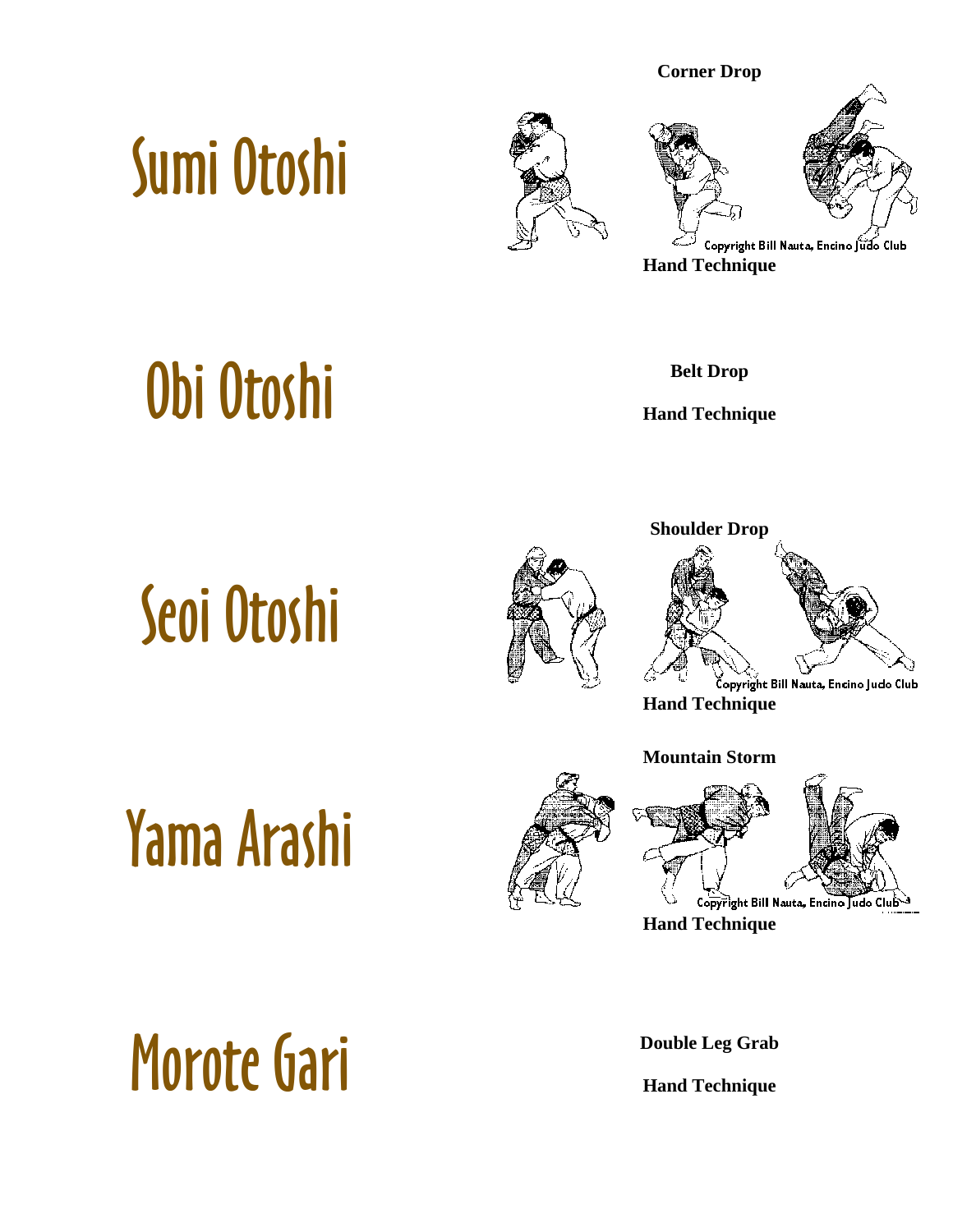## Kuchiki Taoshi **Pushing The Rotten Tree**

**Hand Technique** 

## [Kibisu Gaeshi](http://www.judoinfo.com/images/nauta/kibisu.gif)



**Heel Trip Reversal** 



**Hand Technique** 

## [Uchi Mata Sukashi](http://www.kodokan.org/e_waza/uchimatasukashi.html) **Uchi Mata Sidestep**

**Hand Technique** 

[Kouchi gaeshi](http://judoinfo.com/gokyo3.htm) **Kouchi Counter Hand Technique** 

# [Ippon Seoinage](http://www.judoinfo.com/images/animations/blue/ipponseoi.htm)



Copyright Bill Nauta, Encino Judo Club

**Hand Technique**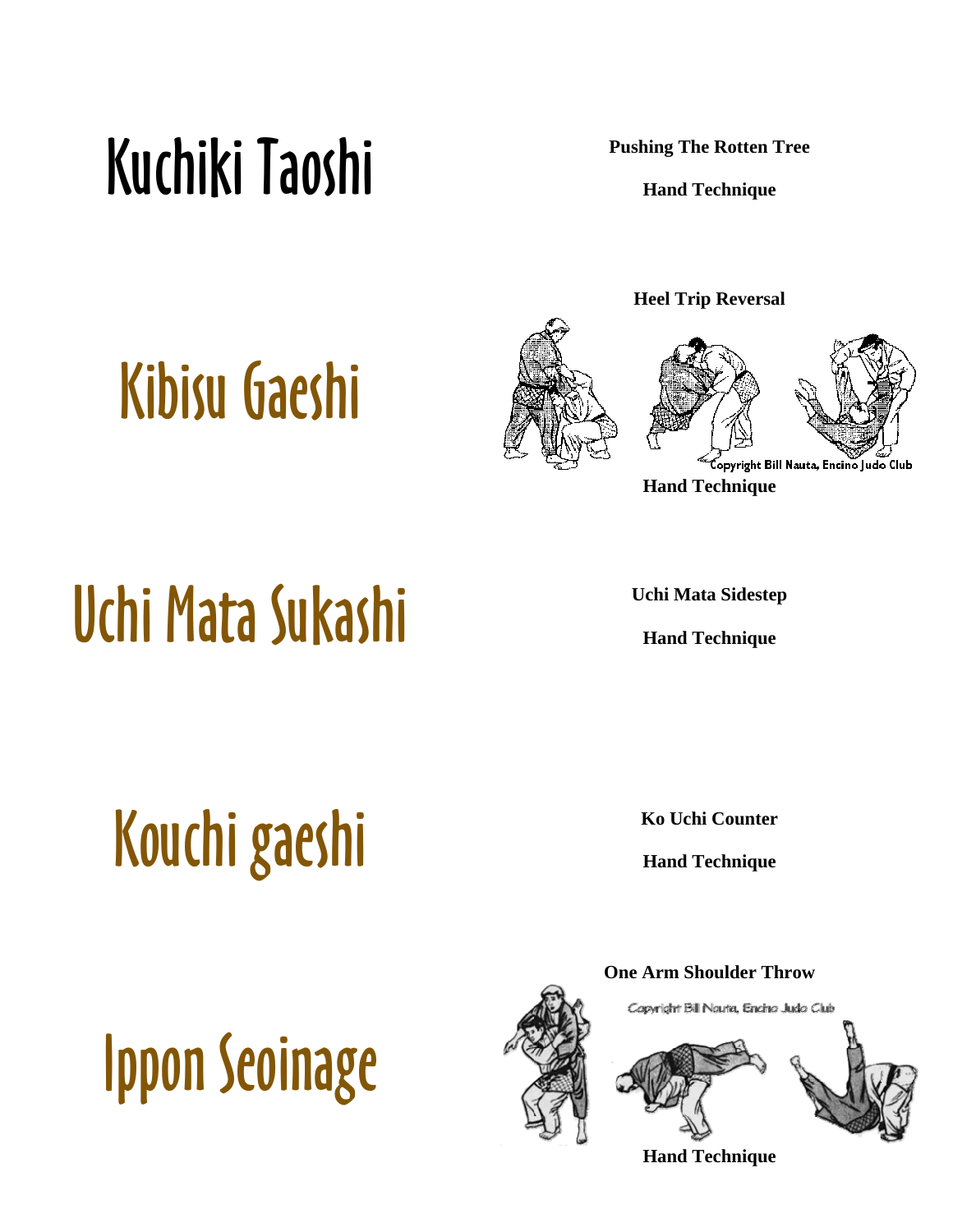#### **Floating Hip**



**Hip Technique** 

**Major Hip Throw** 



**Hip Technique** 





Copyright Bill Nauta, Encino Judo Club

**Hip Technique** 



**Lifting Pulling Hip** 



**Hip Technique** 



**Hip Technique** 



## [O Goshi](http://www.judoinfo.com/images/animations/blue/ogoshi.htm)





## [Tsurikomi Goshi](http://www.judoinfo.com/images/animations/blue/tsurikomigoshi.htm)

[Harai Goshi](http://www.judoinfo.com/images/animations/blue/haraigoshi.htm)

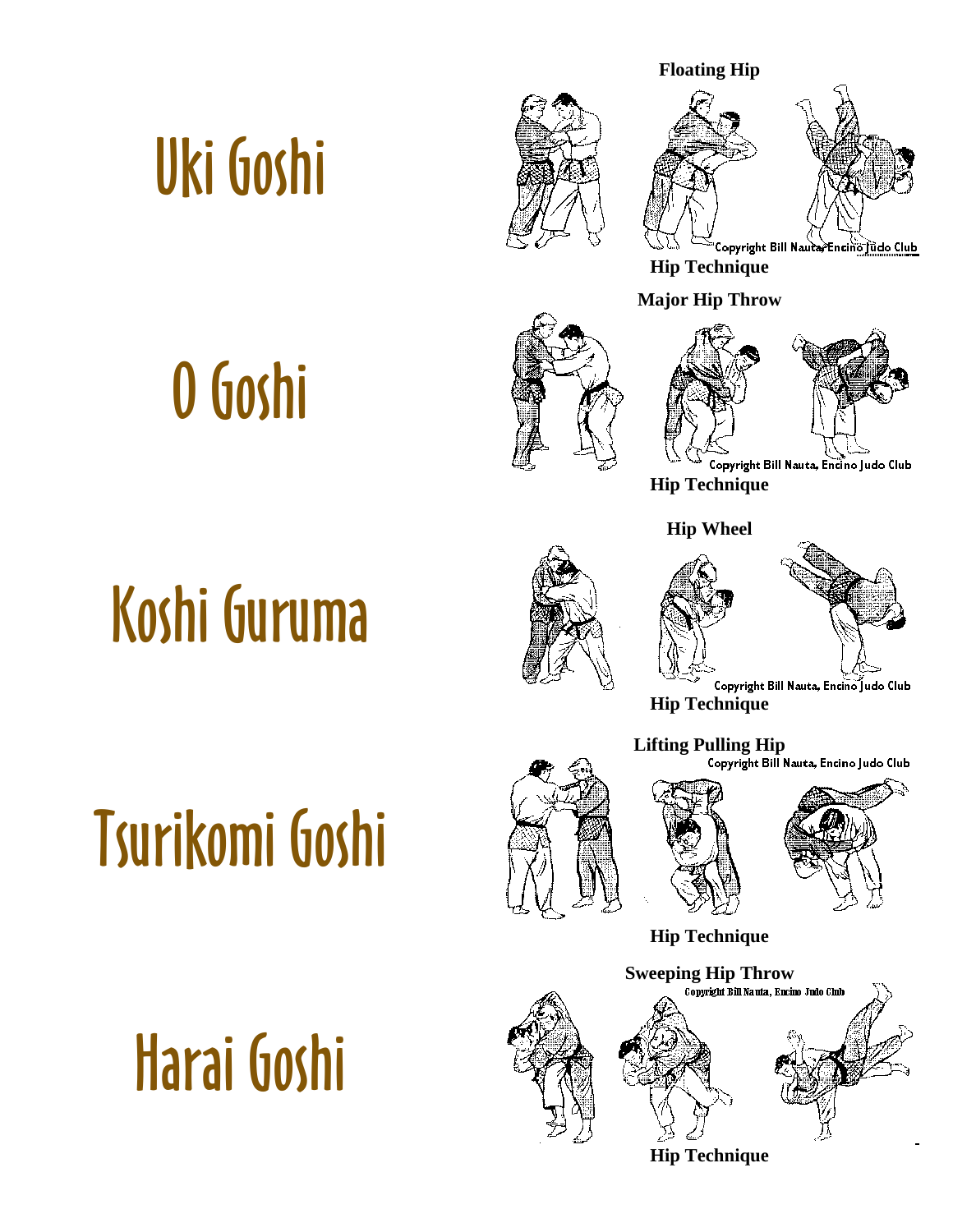**Lifting Hip**<br>Copyright Bill Nauta, Encino Judo Club

## [Tsuri Goshi](http://www.judoinfo.com/images/animations/blue/tsurigoshi.htm)







**Hip Technique** 

**Spring Hip Throw** 

## [Hane Goshi](http://www.judoinfo.com/images/animations/blue/hanegoshi.htm)





**Hip Technique** 

#### **Changing Hip Throw**

## [Utsuri Goshi](http://www.judoinfo.com/images/animations/blue/utsurigoshi.htm)

[Ushiro Goshi](http://www.judoinfo.com/images/animations/blue/ushirogoshi.htm)



, Copyright Bill Nauta, Encino Judo (

**Hip Technique** 



**Hip Technique** 

**[Daki Age](http://www.judoinfo.com/images/dakiage.jpg)\* Hug Lift – Illegal in Competition** 

**Hip Technique**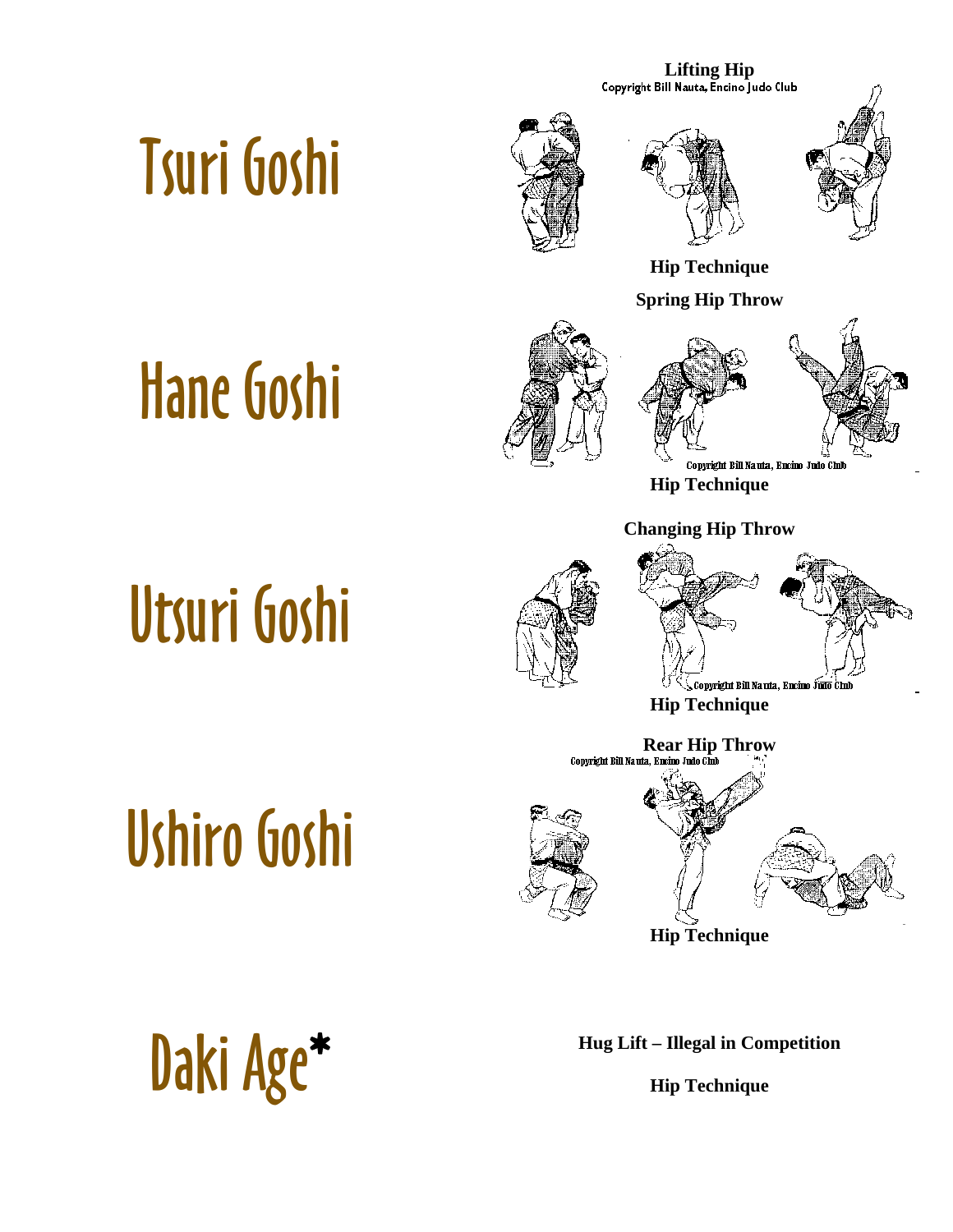#### [Sode Tsurikomi Goshi](http://www.judoinfo.com/images/animations/blue/sodetsurikomigoshi.htm)





**Hip Technique** 

#### **Advancing Foot Sweep**





Copyright Bill Nauta, Encino Judo Club **Foot & Leg Technique** 

#### **Knee Wheel**





Copyright Bill Nauta, Encino Judo Chib

**Foot & Leg Technique** 

#### **Lifting Pulling Ankle Block**



**Foot & Leg Technique** 

#### **Major Outer Reaping**





Copyright Bill Nauta, Encino Judo Club **Foot & Leg Technique** 

## [Deashi Harai](http://www.judoinfo.com/images/animations/blue/deashibarai.htm)

[Hiza Guruma](http://www.judoinfo.com/images/animations/blue/hizaguruma.htm)

[Sasae Tsurikomi Ashi](http://www.judoinfo.com/images/animations/blue/sasaetsurikomiashi.htm)

[Osoto Gari](http://www.judoinfo.com/images/animations/blue/osotogari.htm)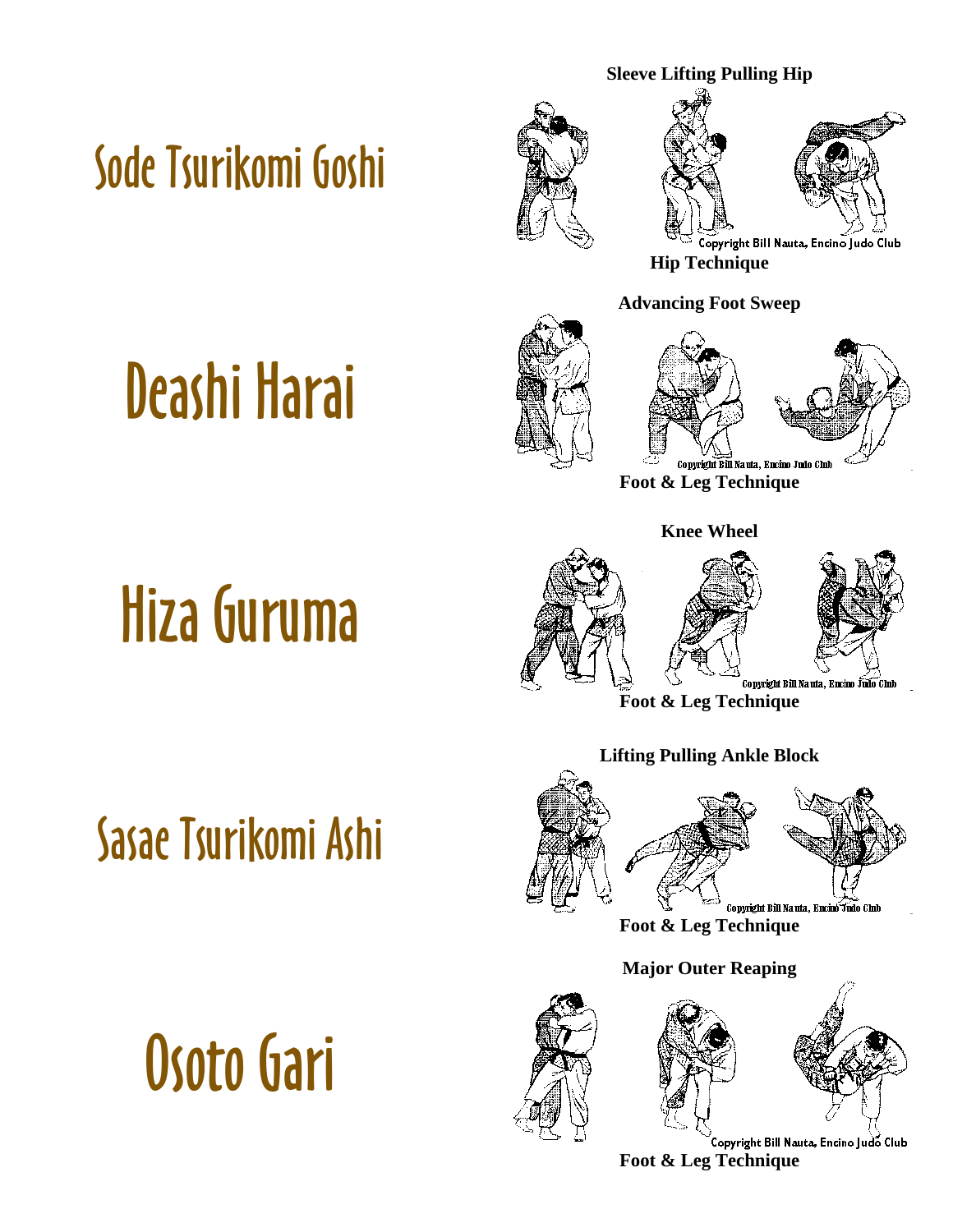## [Ouchi Gari](http://www.judoinfo.com/images/animations/blue/ouchigari.htm)

[Kosoto Gari](http://www.judoinfo.com/images/animations/blue/kosotogari.htm)



**Foot & Leg Technique** 



**Foot & Leg Technique** 

**Minor Inner Reap** 





Copyright Bill Nauta, Encino Judo Club

**Foot & Leg Technique** 

**Sliding Foot Sweep** 

## [Okuriashi Harai](http://www.judoinfo.com/images/animations/blue/okuriashiharai.htm)

[Uchi Mata](http://www.judoinfo.com/images/animations/blue/uchimata.htm)





**Foot & Leg Technique** 



**Foot & Leg Technique**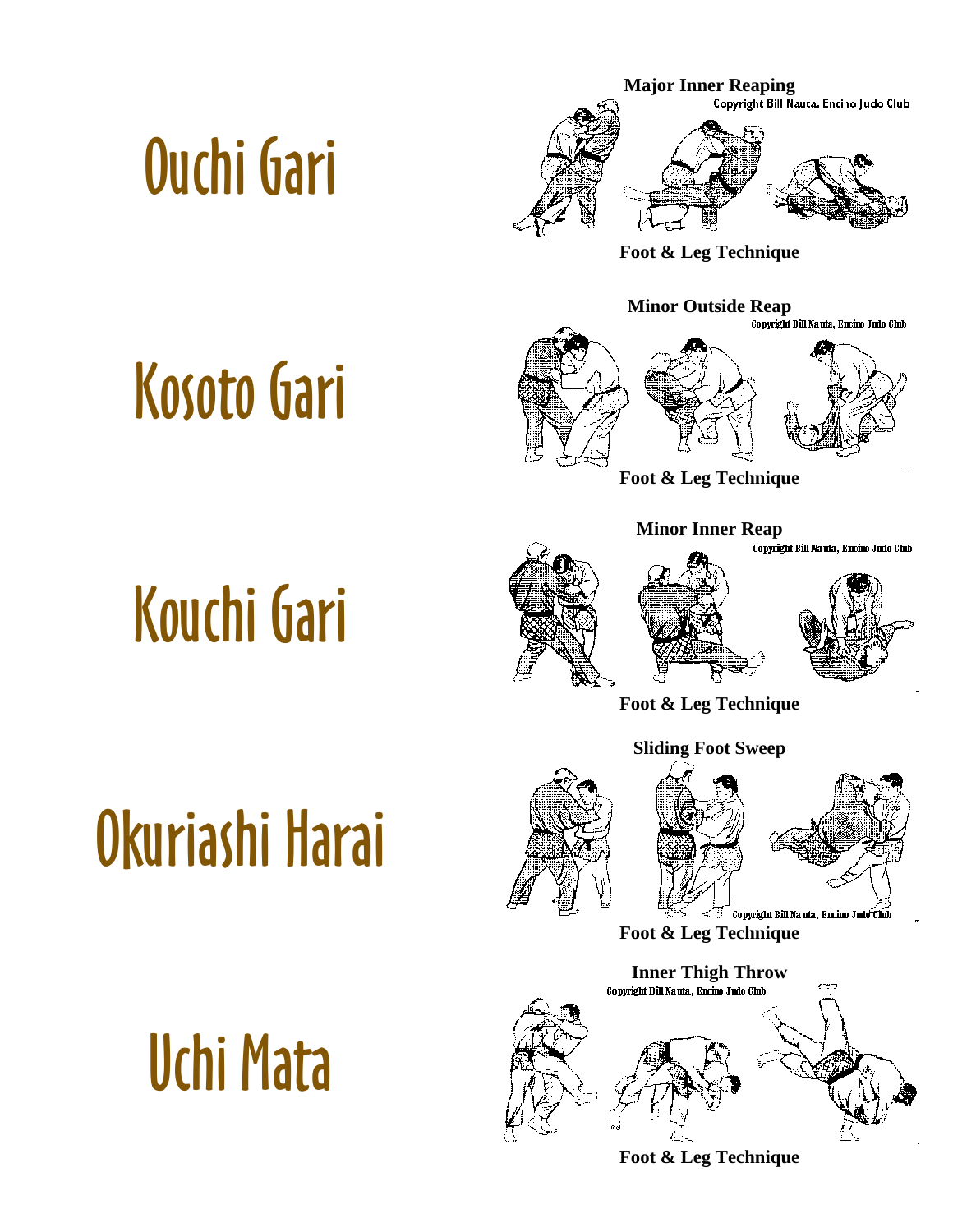## [Kosoto Gake](http://www.judoinfo.com/images/animations/blue/kosotogake.htm)



**Foot & Leg Technique** 

# [Ashi Guruma](http://www.judoinfo.com/images/animations/blue/ashiguruma.htm)

#### [Harai Tsurikomi Ashi](http://www.judoinfo.com/images/animations/blue/haraitsurikomiashi.htm)



**Foot & Leg Technique** 

**Lifting Pulling Foot Sweep** 



**Foot & Leg Technique** 

**Major Wheel** 

# [O Guruma](http://www.judoinfo.com/images/animations/blue/oguruma.htm)

[Osoto Guruma](http://www.judoinfo.com/images/animations/blue/osotoguruma.htm)





Copyright Bill Nauta, Encino Judo Chib

**Foot & Leg Technique Major Outer Wheel** 





Copyright Bill Nauta, Encino Judo Club

**Foot & Leg Technique**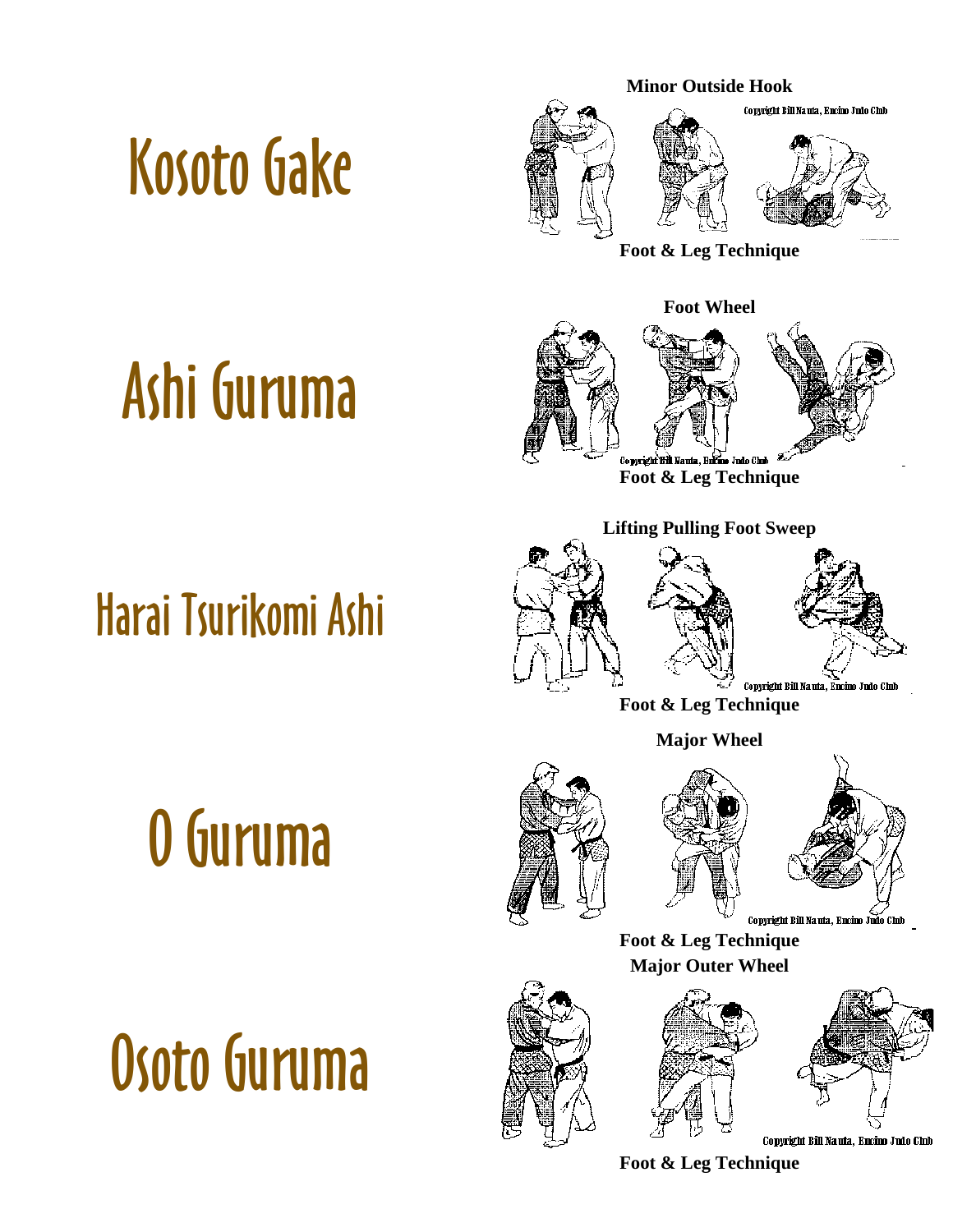## [Osoto Otoshi](http://www.judoinfo.com/images/animations/blue/osotootoshi.htm)



**Foot & Leg Technique** 

## [Tsubame Gaeshi](http://www.judoinfo.com/images/animations/blue/tsubamegaeshi.htm)



**Foot & Leg Technique** 

## Osoto Gaeshi **Osoto Counter**

**Foot & Leg Technique** 

**Ouchi Gaeshi Canadidae Counter Counter Counter** 

**Foot & Leg Technique** 

**Foot & Leg Technique** 

# Hane Goshi Gaeshi **Hane Goshi Counter**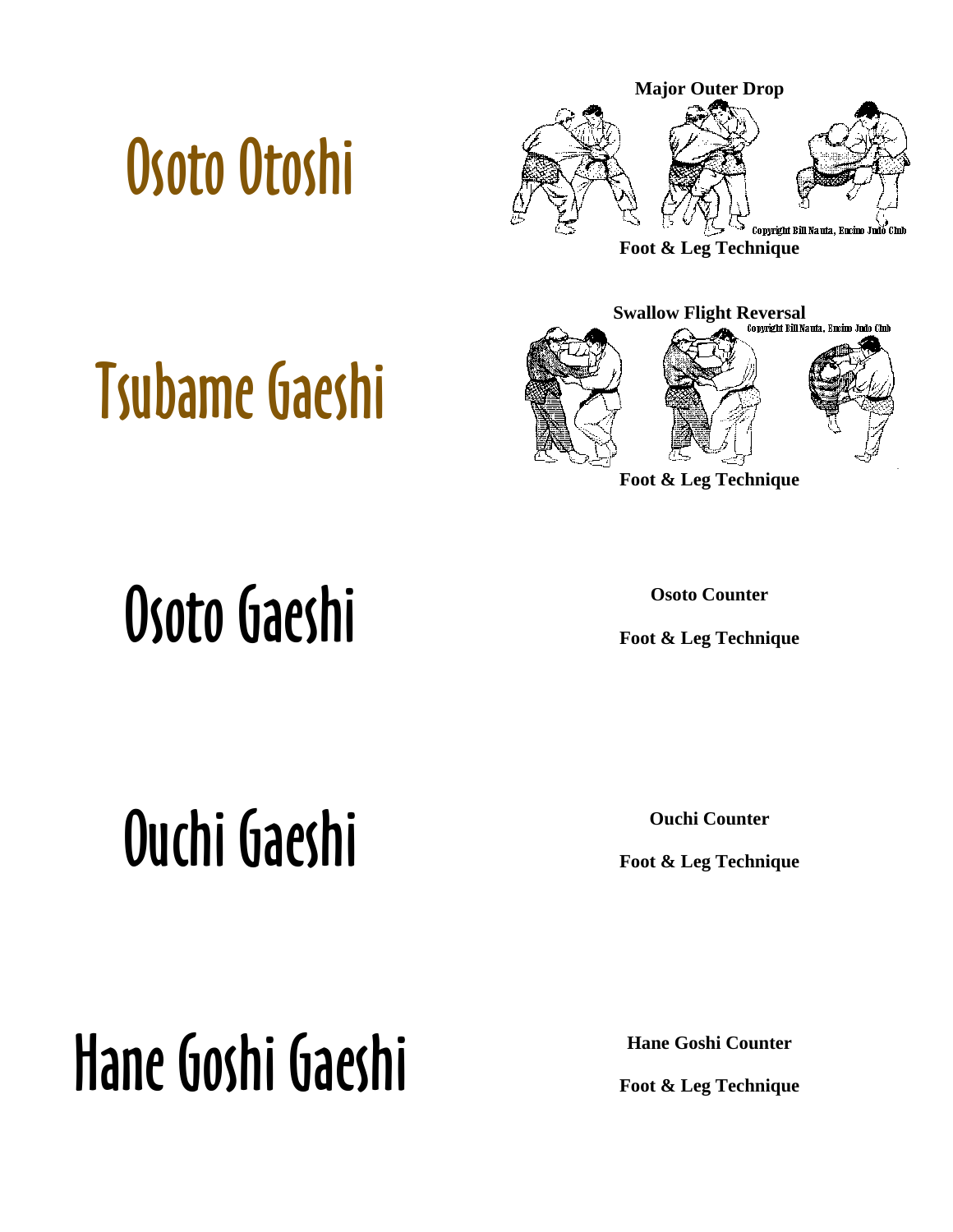## Harai Goshi Gaeshi **Harai Goshi Counter**

**Foot & Leg Technique** 

### Uchi Mata Gaeshi **Uchi Mata Counter**

**Foot & Leg Technique** 

# [Tomoe Nage](http://www.judoinfo.com/images/animations/blue/tomoenage.htm)



**Circle Throw** 

**Rear Sacrifice Technique** 

# [Sumi Gaeshi](http://www.judoinfo.com/images/animations/blue/sumigaeshi.htm)





opyright Bill Nauta, Encino Judo Club **Rear Sacrifice Technique** 

**Back Throw** 





Copyright Bill Nauta, Encino Judo Club

**Rear Sacrifice Technique**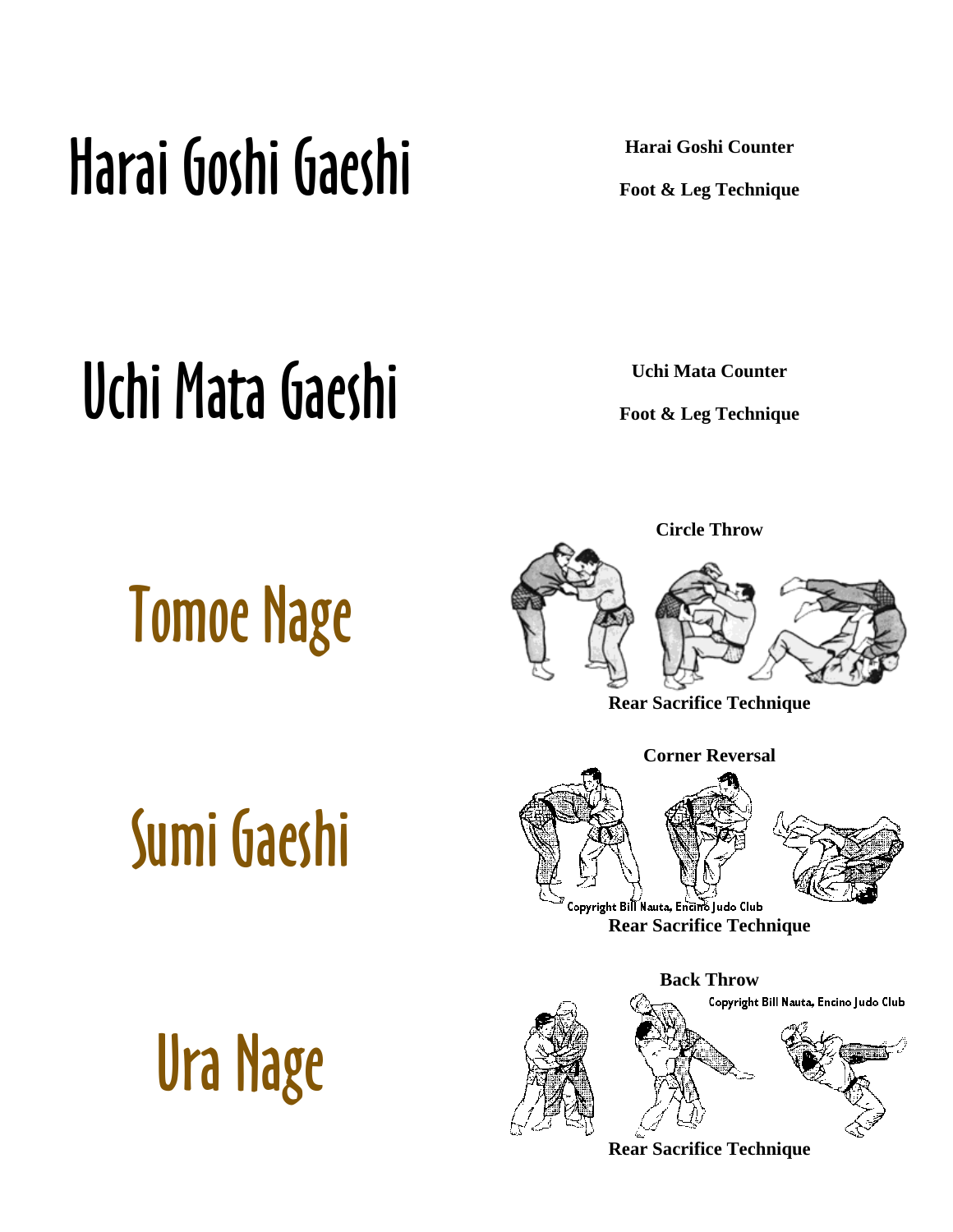## [Hikikomi Gaeshi](http://www.judoinfo.com/images/animations/blue/hikikomigaeshi.htm) **Rear Sacrifice Technic**

[Tawara Gaeshi](http://www.judoinfo.com/images/animations/blue/tawaragaeshi.htm)

[Yoko Otoshi](http://www.judoinfo.com/images/animations/blue/yokootoshi.htm)

**Rear Sacrifice Technique** 



**Rear Sacrifice Technique** 

**Side Drop** 

Copyright Bill Nauta, Encino Judo Club





**Side Sacrifice Technique** 

**Valley Drop** 

# [Tani Otoshi](http://www.judoinfo.com/images/animations/blue/taniotoshi.htm)



**Side Sacrifice Technique** 

**Spring Wrap Around** 



[Hane Makikomi](http://www.judoinfo.com/images/nauta/hanemaki.gif)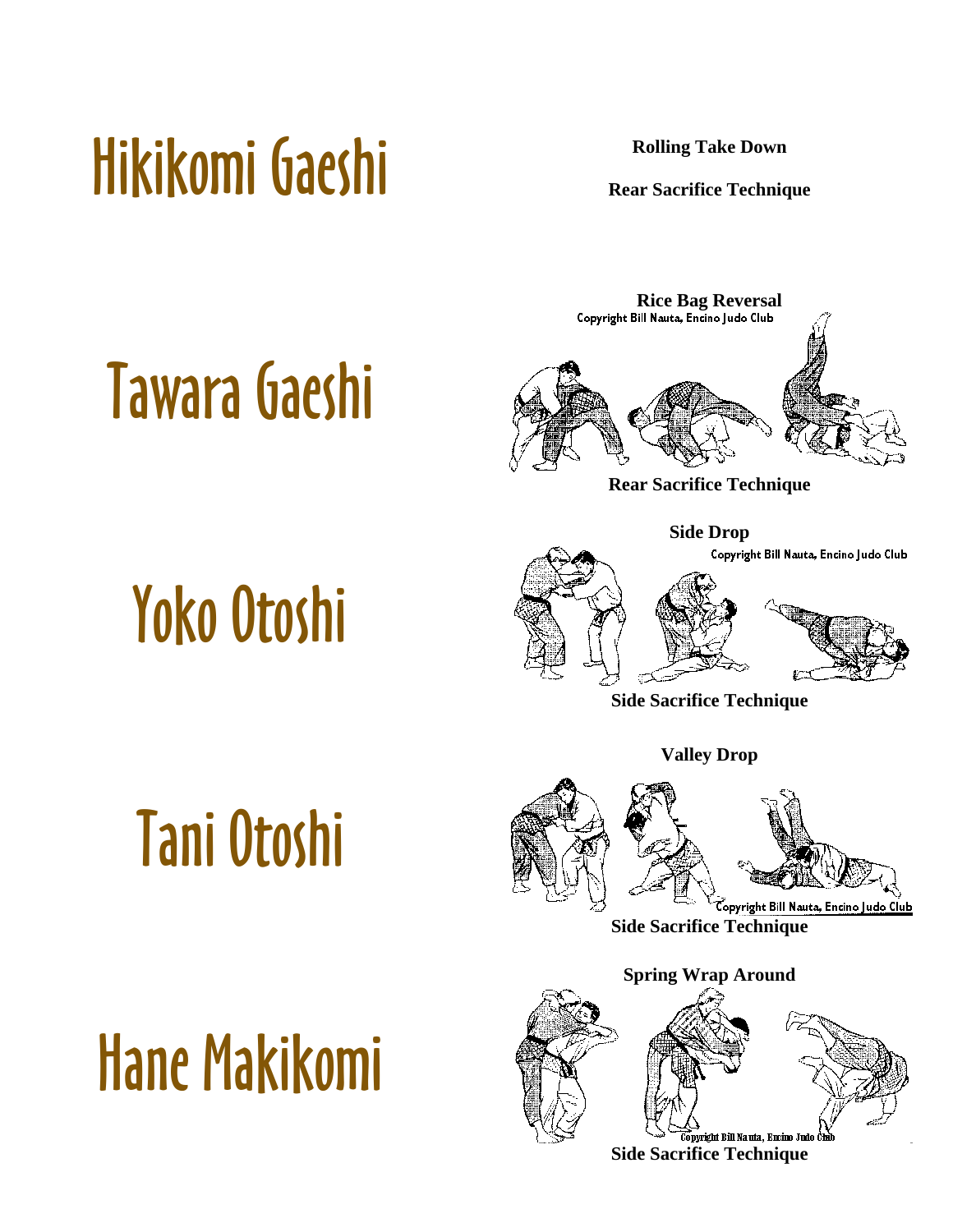## [Soto Makikomi](http://www.judoinfo.com/images/animations/blue/sotomakikomi.htm)





**Side Sacrifice Technique** 

**Side Separation** 

# [Yoko Wakare](http://www.judoinfo.com/images/animations/blue/yokowakare.htm)

[Uki Waza](http://www.judoinfo.com/images/animations/blue/ukiwaza.htm)





Copyright Bill Nauta, Encino Judo Club

**Side Sacrifice Technique** 

**Side Wheel** 

# [Yoko Guruma](http://www.judoinfo.com/images/animations/blue/yokoguruma.htm)



**Side Sacrifice Technique** 

**Side Hook** 

**Side Sacrifice Technique** 







[Yoko Gake](http://www.judoinfo.com/images/animations/blue/yokogake.gif)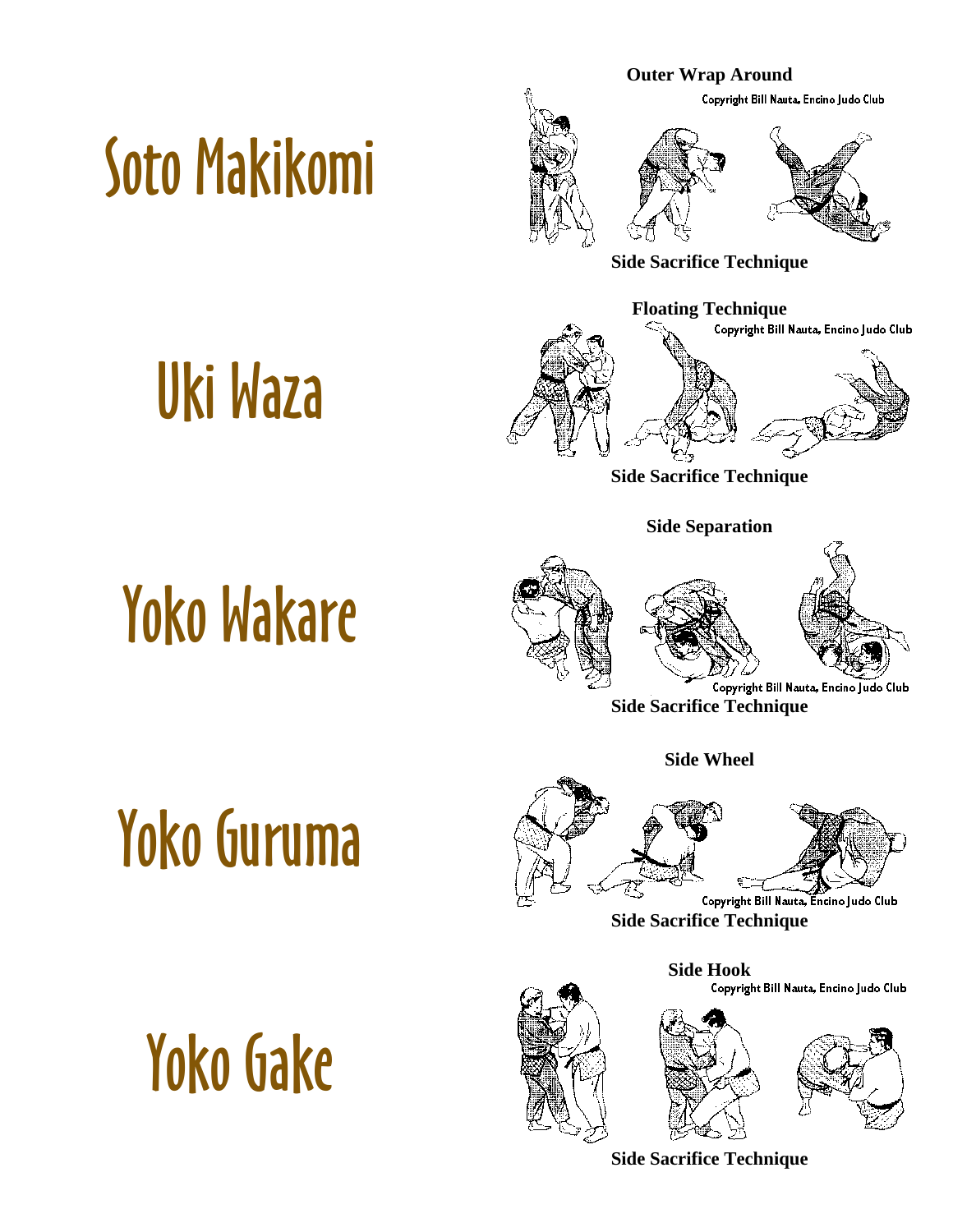

**Side Sacrifice Technique** 

### [Uchi Makikomi](http://www.judoinfo.com/images/animations/blue/uchimakikomi.htm) **Inner Wrap Around**

**Side Sacrifice Technique** 

# [Kani Basami](http://www.judoinfo.com/images/nauta/kanibasa.gif) \*



**Side Sacrifice Technique** 

## [Osoto Makikomi](http://www.judoinfo.com/images/nauta/osotomak.gif)

[Uchi Mata Makikomi](http://www.judoinfo.com/images/nauta/uchimaki.gif)





Copyright Bill Nauta, Encino iŭdo Club **Side Sacrifice Technique** 

**Inner Thigh Wrap Around** 



**Side Sacrifice Technique**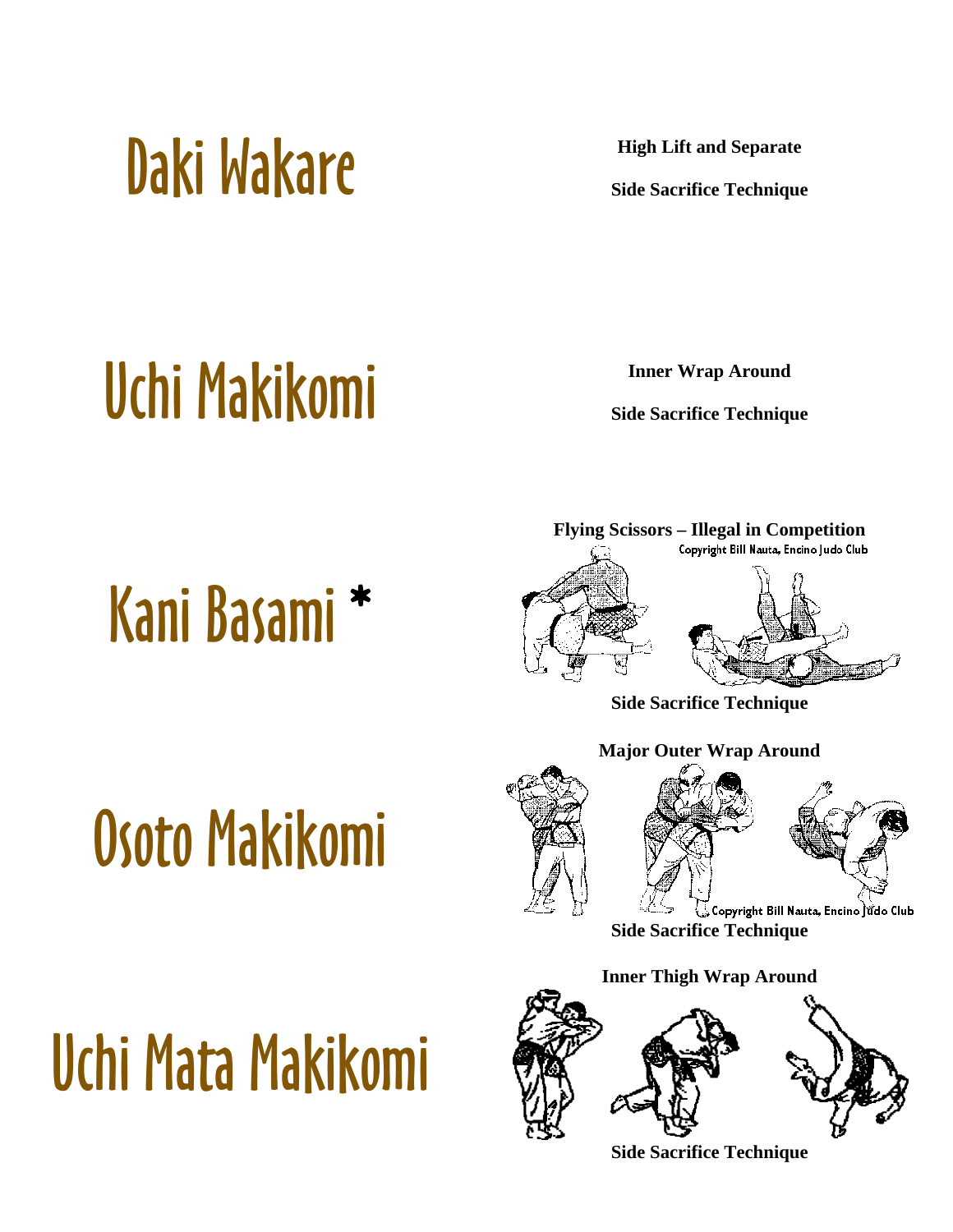### [Harai Makikomi](http://www.judoinfo.com/images/animations/blue/haraimakikomi.htm) **Sweeping Wraparound**

**Side Sacrifice Technique** 

### **[Kawazu Gake](http://www.judoinfo.com/images/kawazu.jpg)** \* **Frog Hook – Illegal in Competition**

**Side Sacrifice Technique** 

## [Kuzure Kesa Gatame](http://www.judoinfo.com/images/osaekomi/kuzure_kesa_gatame.gif)

## [Kata Gatame](http://www.judoinfo.com/images/osaekomi/kata_gatame.gif)



**Broken Scarf Hold** 

**Pinning Technique**

**Shoulder Hold** 



**Pinning Technique**

**Upper Four Quarters Hold** 



**Pinning Technique**

# [Kami Shiho Gatame](http://www.judoinfo.com/images/osaekomi/kami_shiho_gatame.gif)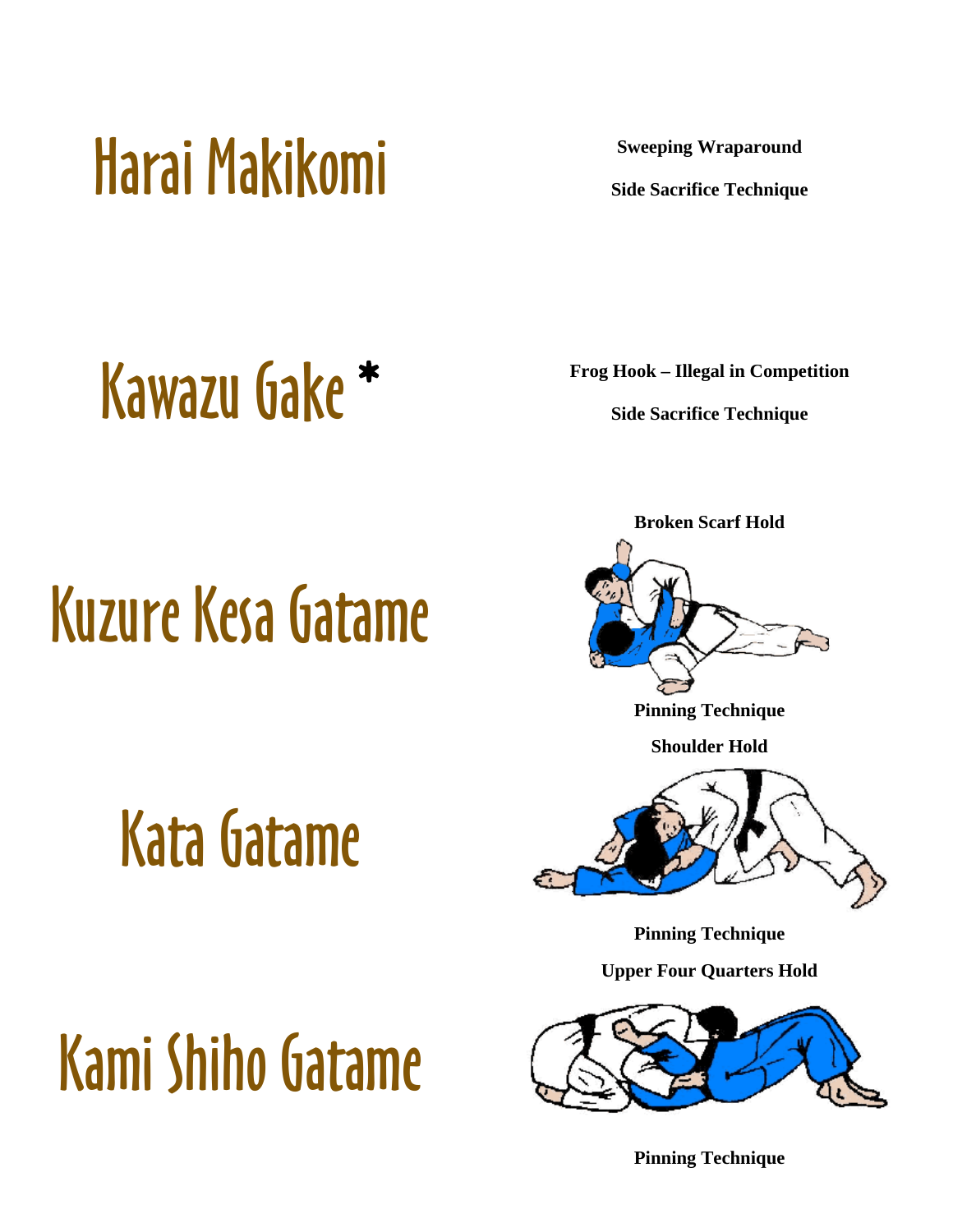**Broken Upper Four Quarters Hold** 

### [Kuzure Kami Shiho](http://www.judoinfo.com/images/osaekomi/kuzure_kami_shio_gatame.gif)  [Gatame](http://www.judoinfo.com/images/osaekomi/kuzure_kami_shio_gatame.gif)



**Pinning Technique**

**Side Four Quarters Hold** 

# [Yoko Shiho Gatame](http://www.judoinfo.com/images/osaekomi/yoko_shiho_gatame.gif)



**Pinning Technique**

**Lengthwise Four Quarters Hold** 



**Pinning Technique**

**Scarf Hold** 



**Pinning Technique**



**Normal Cross Choke** 

# [Tate Shiho Gatame](http://www.judoinfo.com/images/osaekomi/tate_shiho_gatame.gif)

[Kesa Gatame](http://www.judoinfo.com/images/osaekomi/hon_kesa_gatame.gif)

# [Nami Juji Jime](http://www.judoinfo.com/images/shime/nami_juji_jime.gif)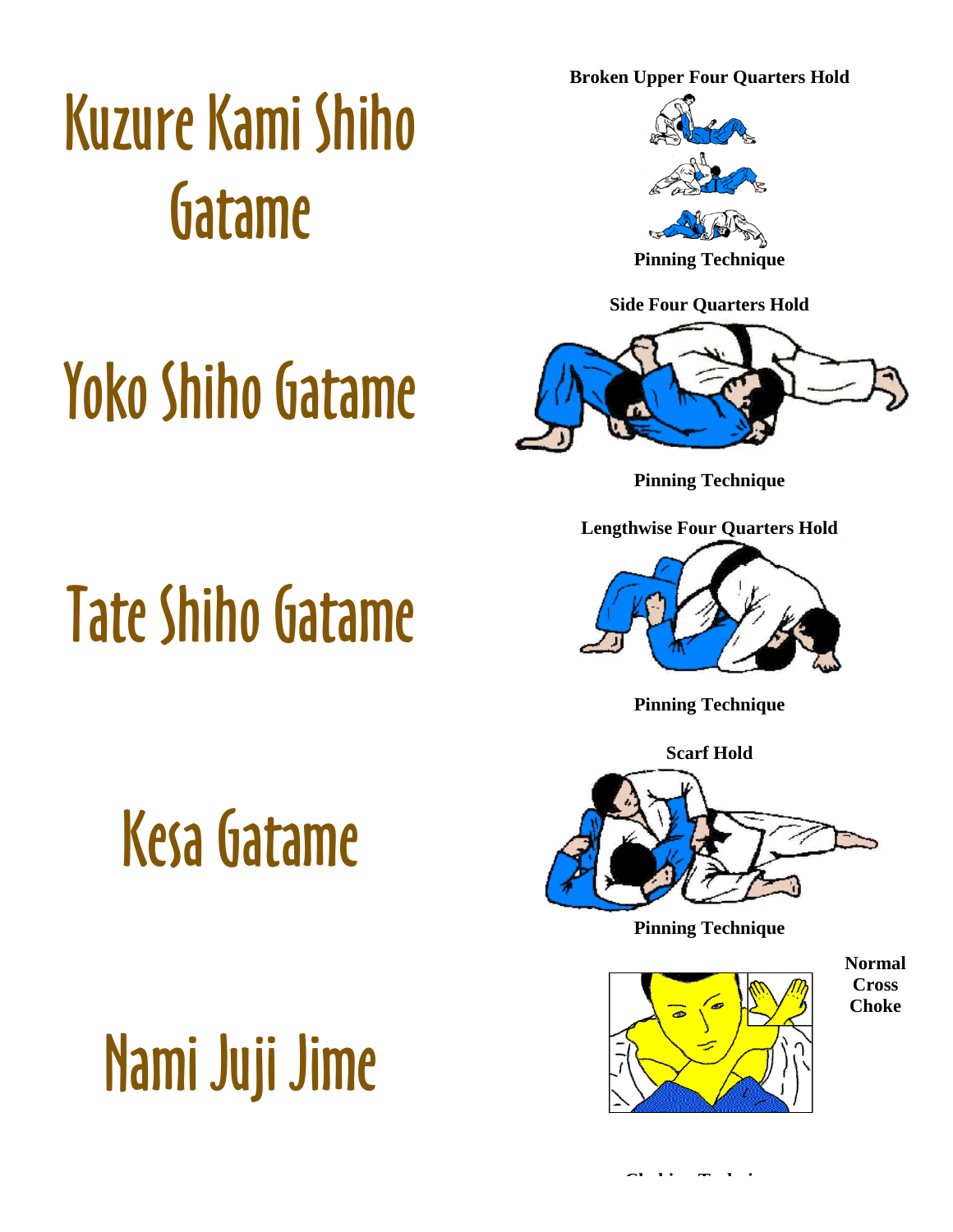# [Gyaku Juji Jime](http://www.judoinfo.com/images/shime/gyaku_juji_jime.gif)

## [Kata Juji Jime](http://www.judoinfo.com/images/shime/kata_juji_jime.gif)

## [Okuri Eri Jime](http://www.judoinfo.com/images/shime/okuri_eri_jime.gif)

## [Kataha Jime](http://www.judoinfo.com/images/shime/kata_ha_jime.gif)



**Reverse Cross Choke** 



**Choking Technique**

**Half Cross Choke** 



**Choking Technique Sliding Collar Strangle** 



**Choking Technique Single Collar Strangle** 



**Choking Technique**

**Choking Technique**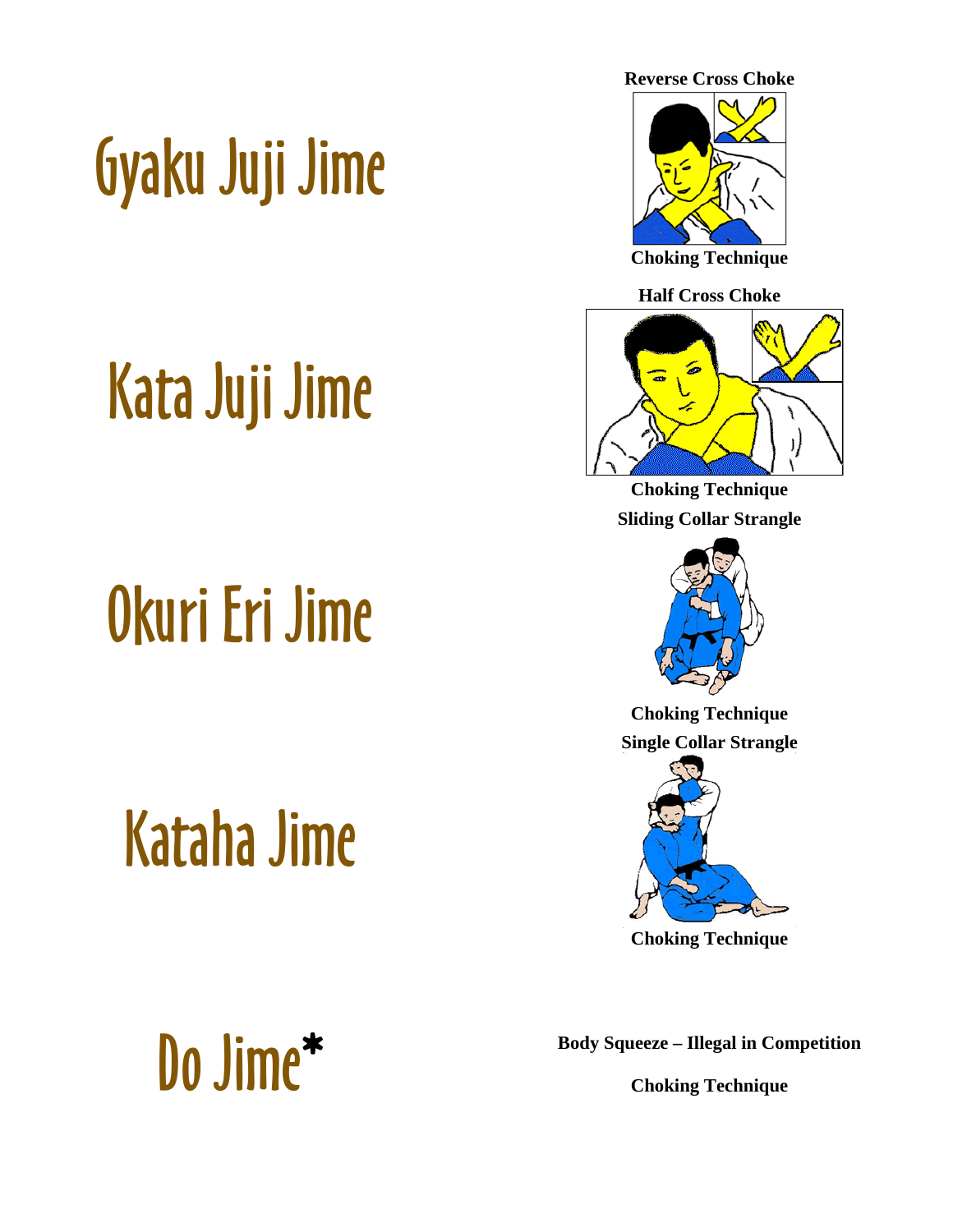# [Sode Guruma Jime](http://www.judoinfo.com/images/shime/sode_guruma_jime.gif)



**Choking Technique**

## [Katate Jime](http://judoinfo.com/gokyo3.htm) **Single Hand Strangle**

# [Ryote Jime](http://www.judoinfo.com/images/ryotejime.gif)

# [Tsukkomi Jime](http://judoinfo.com/gokyo3.htm)

# [Sankaku Jime](http://www.hoebeke.nl/images/technieken/Verwurgingen/Sankaku-Jime.JPG)

**Choking Technique**

**Double Hand Strangle** 



**Choking Technique**

**Thrusting Pushing Strangle** 



**Choking Technique**

**Triangle Strangle**<br>Ashi-Gatame-Jime / Sankaku-Jime







**Choking Technique**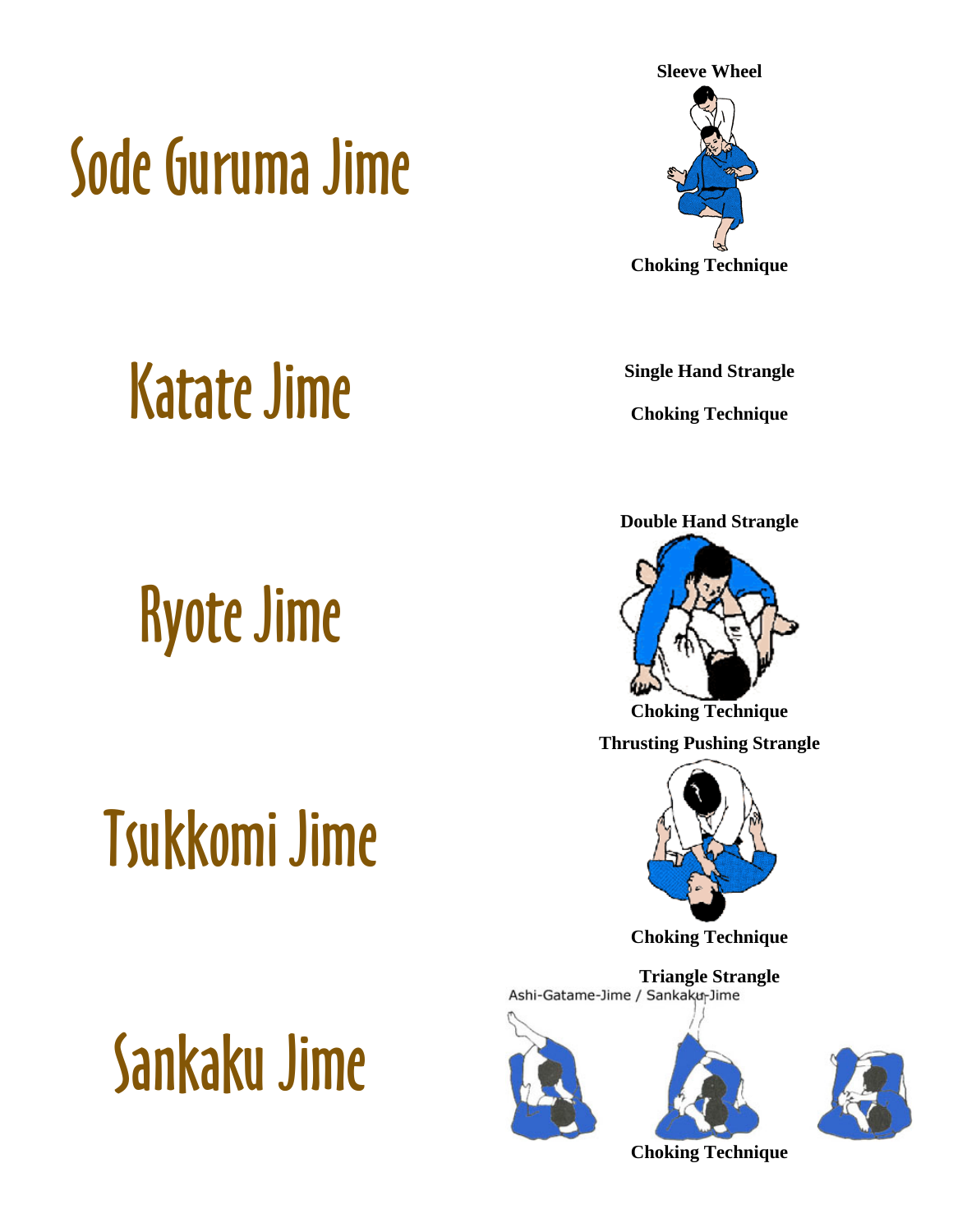**Bent Armlock** 

### [Ude Garami](http://www.judoinfo.com/quiz0297_2.htm)



**Joint Locking Technique**

**Cross Armlock** 



**Joint Locking Technique**

**Upper Cross Arm Armlock** 



**Joint Locking Technique**

**Knee Lock** 



**Joint Locking Technique**



**Joint Locking Technique**

## Juji Gatame

### [Ude Gatame](http://web1.vattnet.com/judo/katamewaza/udegatame.html)

# [Hiza Gatame](http://www.judoinfo.com/images/kansetsu/hiza_gatame.gif)

[Waki Gatame](http://web1.vattnet.com/judo/katamewaza/wakigatame.html)